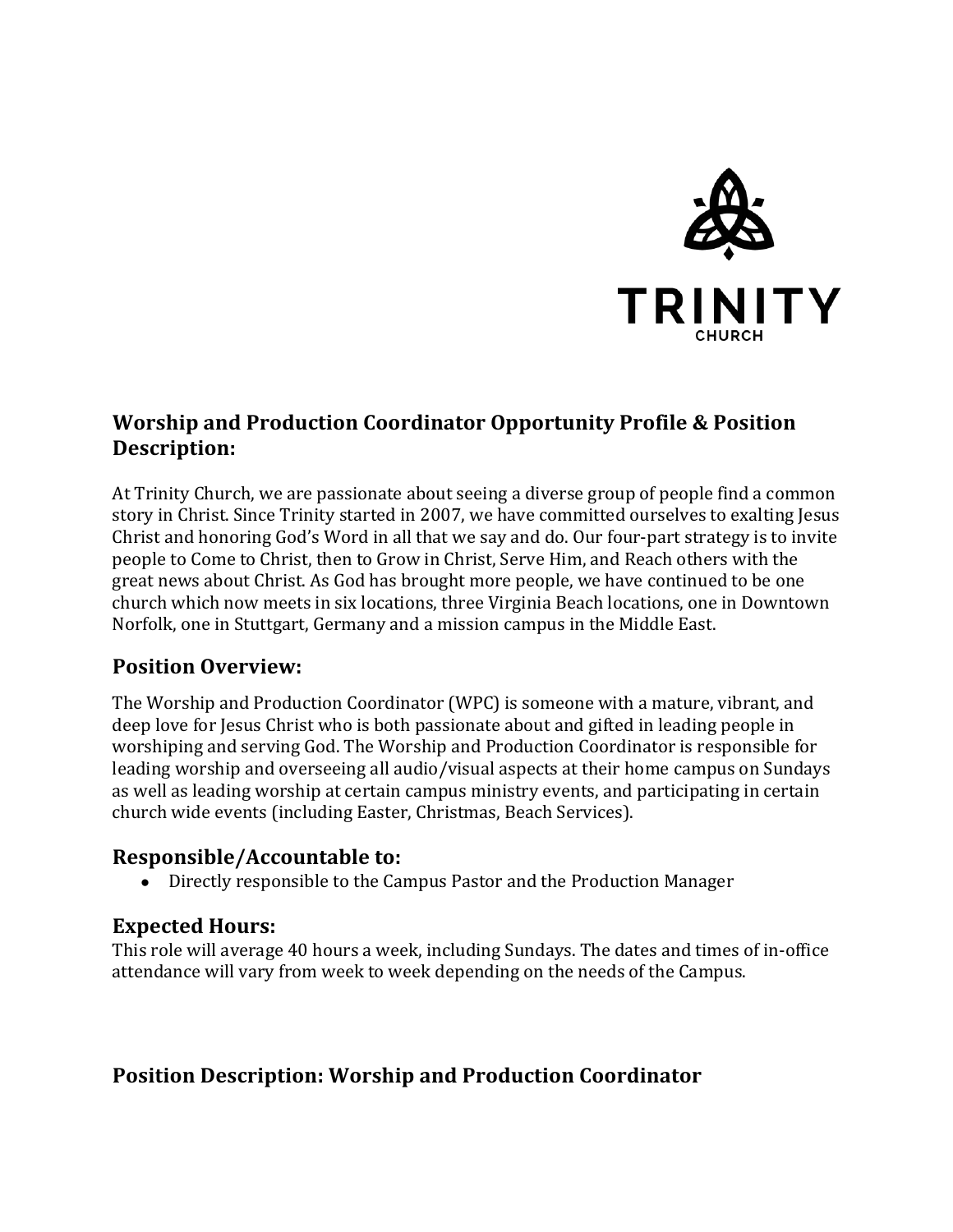### **Lead Services**

- Lead weekly worship services at their home campus. Prepare music, song charts and arrangements for their campus (including programming all tracks weekly)
- Lead weekly production environments at their home campus. This will include preparation of all equipment and at times, being "hands-on" with audio, lighting, and video in Sunday services.
- Lead setup and teardown of all AVL components of the campus worship.
- Integrate churchwide Worship and Production Ministry creative/strategic plans, guidelines and protocols into worship and media programs.
- Update Planning Center and production notes for weekend services and special events.
- Assist with other special music/worship events as needed.
- Communicate all audio/visual issues to the Production Manager.

### **Lead Volunteers**

- Build and disciple a team of volunteers to cover all service production positions (setup/teardown, sound, lights, Pro-Presenter, video switcher, producer) on Sunday mornings, week night rehearsals, and special events.
- Lead volunteers in weekly rehearsal sessions.
- Regularly communicate with campus Worship, Production and Setup/Teardown Team members.
- Schedule campus Worship, Production and Setup/Teardown team members through Planning Center.
- Identify, select, and train campus Worship, Production and Setup/Teardown team members using standard protocols.
- Lead gatherings for prospective, new, and current Worship, Production and Setup/Teardown Team members.
- Provide pastoral care and support to campus Worship, Production and Setup/Teardown Team members.

## **Administrative**

- Train and become adept at the use of Trinity wide software applications for scheduling, project management and administration. (Included but not limited to: Basecamp, ProPresenter, Google Suite or similar cloud-based office software and Planning Center.)
- Attend campus staff meetings and meet regularly with the Campus Pastor.
- Serve on and attend periodic meetings of the Campus Leadership Team in which staff and key lay leaders advise and assist the Campus Pastor on campus-specific ministry issues.
- Attend weekly Trinity-wide worship service planning meetings and monthly all-staff meetings.
- Develop annual campus Worship and Production Ministry goals and objectives in collaboration with the Campus Pastor and the Team Leader.
- Develop annual proposed campus Worship Ministry budget in consultation with the Campus Pastor and Worship Ministry Team Leader as well as the campus Production Ministry budget in consultation with the Production Manager.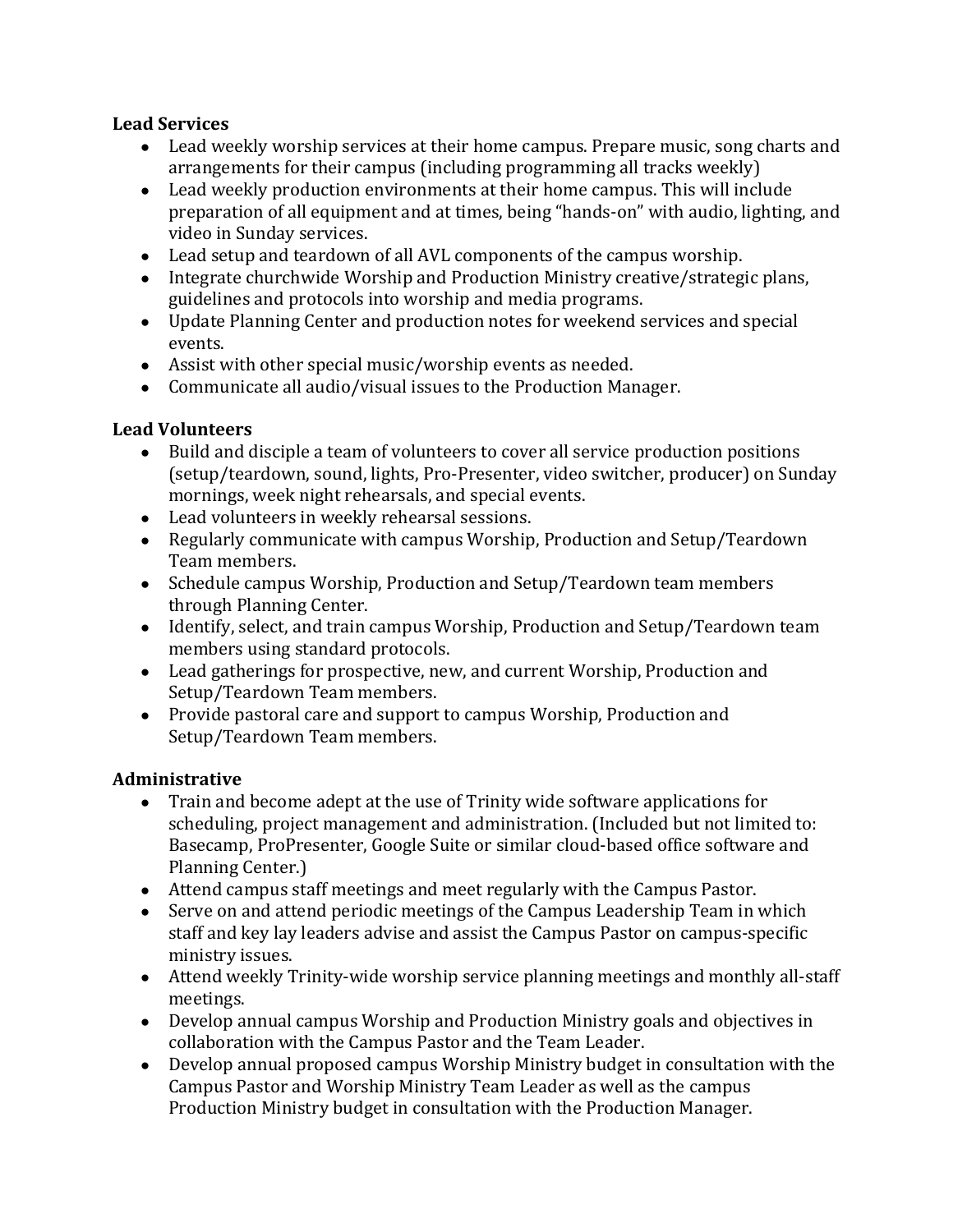• Purchase instruments and equipment in accordance with Worship and Production Ministry SOP's.

### **Churchwide Worship Ministry Responsibilities:**

- Attend weekly staff service planning and operations team meetings.
- Collaborate with other campus worship coordinators to promote unity amongst the campuses in song selection, training, production tools and audition practices.
- The Worship Ministry Team will:
	- $\circ$  Establish common worship protocols including standard of dress.
	- $\circ$  Update the worship song list used across all campuses.
	- $\circ$  Plan regular campus worship team tryouts and establish a process for evaluating, selecting and training campus worship teams.
	- $\circ$  Plan churchwide or regional worship events as directed by the Elders.
	- $\circ$  Discuss issues common to the worship ministry at all campuses.

### **Minimum Requirements/Critical Skills:**

- Mature Christian walk
- Audio/visual experience in live production environments
- Spiritual gift of leadership and/or administration.
- Outstanding vocalist or musician.
- Proven ability to lead worship and to organize and lead a worship team with at least one year of church staff experience or two years as a volunteer leader.
- Physical ability to stand for several hours and to lead with load in and load out. Must be physically able to bend and stoop, climb stairs or access floor office space via chair lift, and carry and lift objects (up to 50 lbs.).
- Be an active participant and member of Trinity Church, being part of a community group and attending other Trinity Events
- Support the leadership and decisions of the Elder Board, including decisions made for specific campus
- $\bullet$  Cooperate with annual/regular reviews

### **Essential Relationships**

- Campus Pastor
- Campus Team
- Production Manager
- All Worship Team Staff and Members
- Campus Coordinator

### **Preferred Education, Experience and Skills:**

- Bachelor's degree; equivalent experience may be considered in lieu of a four-year degree.
- Technical and mechanical ability (including mixing live audio)
- High level organization and management skills